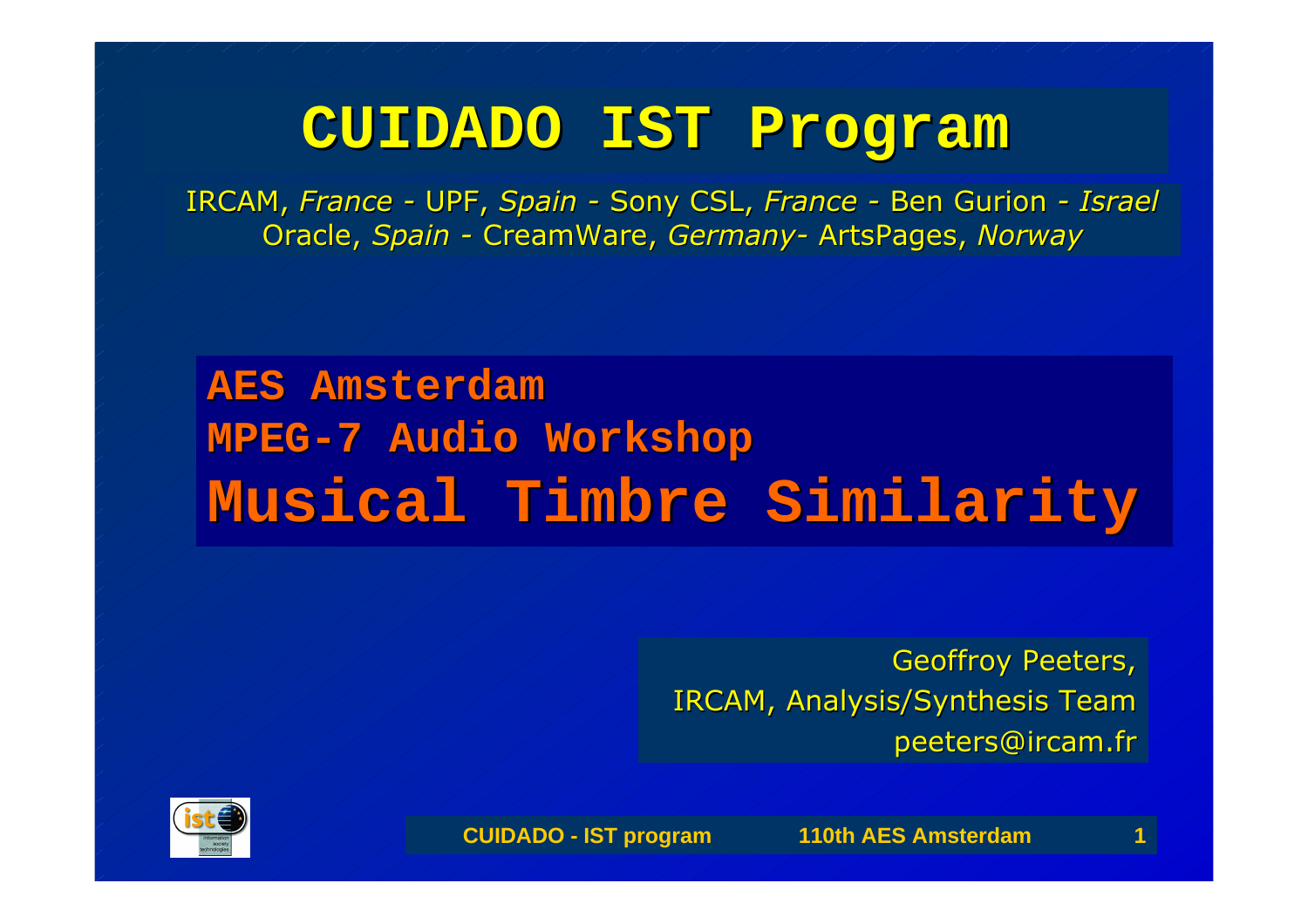## **CUIDADO IST Program**

#### **I** Sound Palette

- On line version (Studio On line)
- Off line version (SCOPE environment CreamWare)
- Features
	- I Sound database management (query 's by example based on perceptual fetures, classification, textual query 's)
	- Editing features based on high-level descriptions

### **Neb Music Browser**

- Music style recognition, caracterisation
- Musical paths generation,
- Web music monitoring system

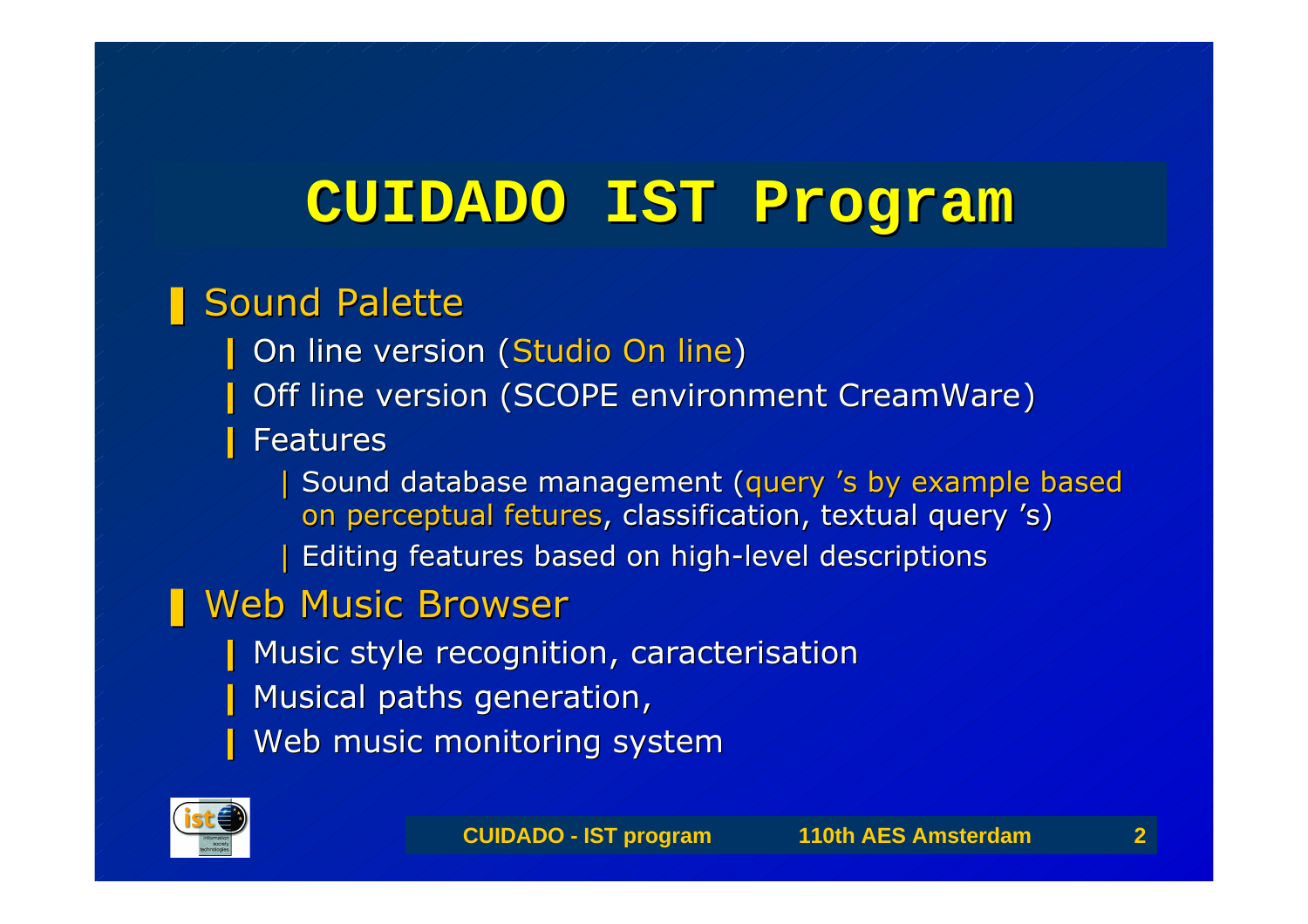# **CUIDAD / MPEG-7: CUIDAD / MPEG-7: Sound/Timbre Similarity Sound/Timbre Similarity**

- I Sound can be described in terms of  $\bullet$  pitch,  $\bullet$  loudness,  $\bullet$  subjective duration,  $\bullet$  timbre
- l MPEG-7 proposal: Description of audio based on perceptual features
- **I** Choice of descriptors: based on experiments (Krumhansl, McAdams, Lakatos, ...)
- **I** Two classes of sounds considered\*: sustained harmonic, percussive
	- \* non-mixed, non-layered, monophonic

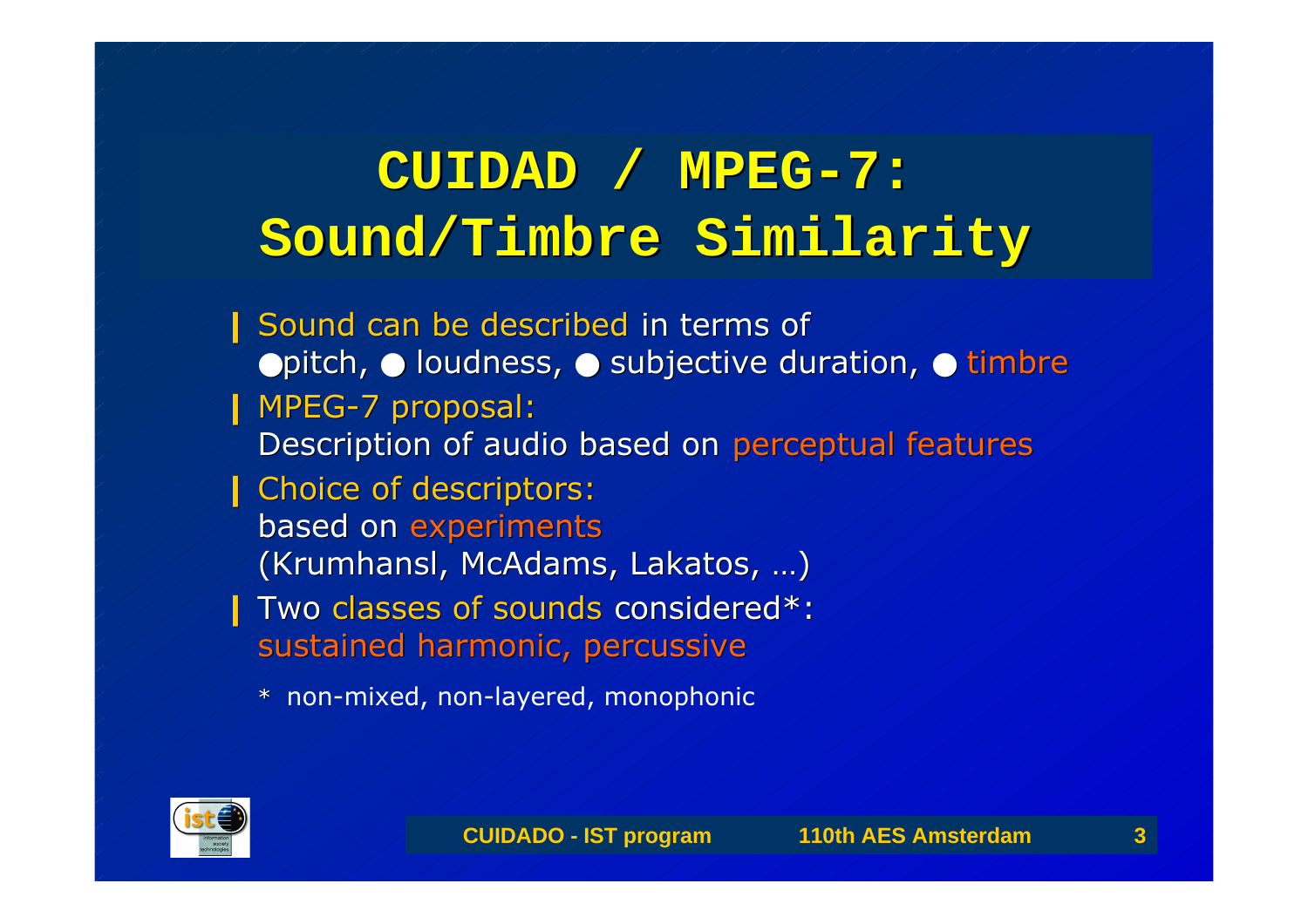#### **Spectral Descriptors Spectral Descriptors Temporal Descriptors Temporal Descriptors**

#### **HSC**

0.35

- $\Rightarrow$  harmonic spectral centroid **HSS**
- $\Rightarrow$  harmonic spectral spread **HSV**
- $\Rightarrow$  harmonic spectral variation **HSD**
- $\Rightarrow$  harmonic spectral deviation **SC**
- $\Rightarrow$  spectral centroid



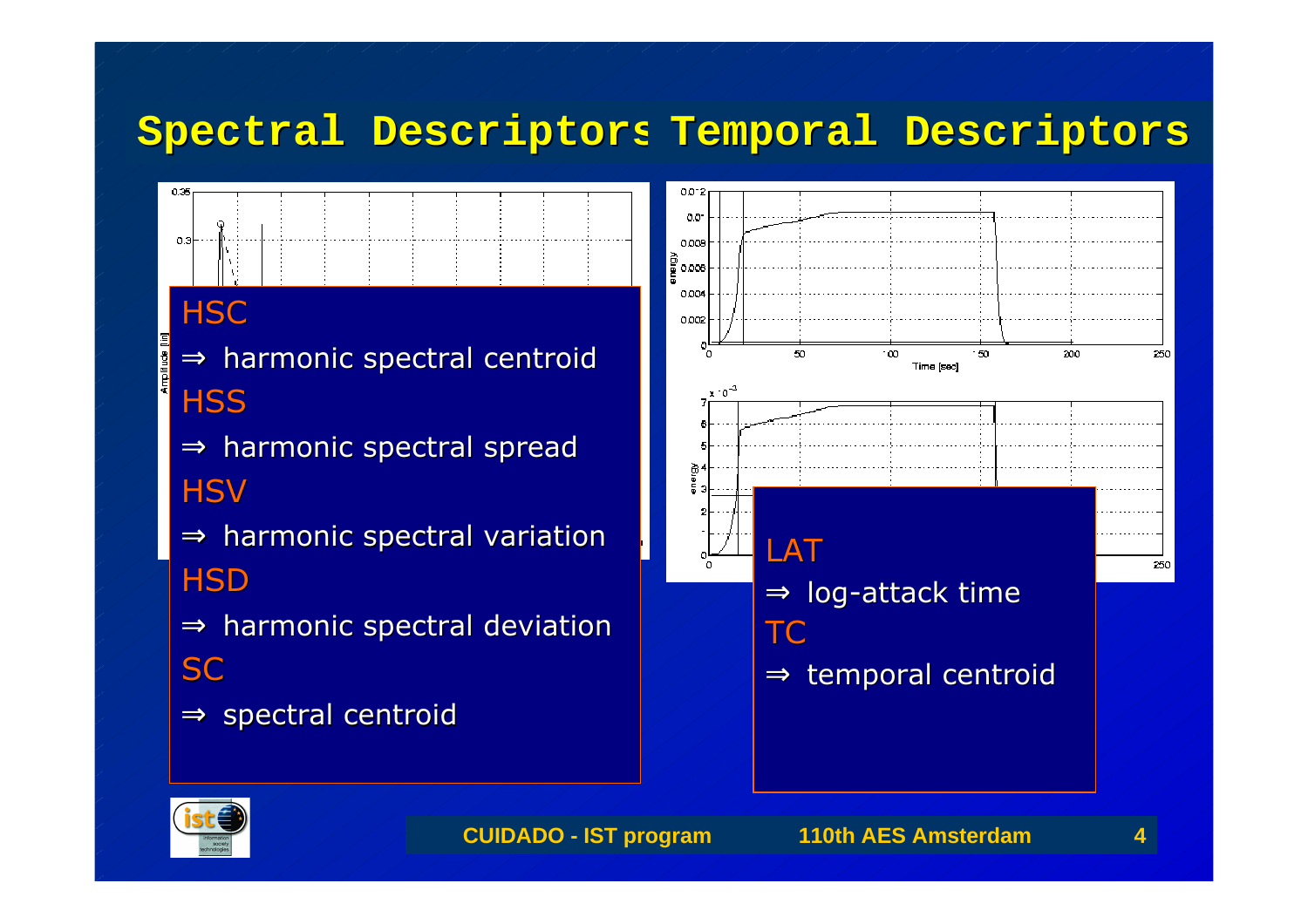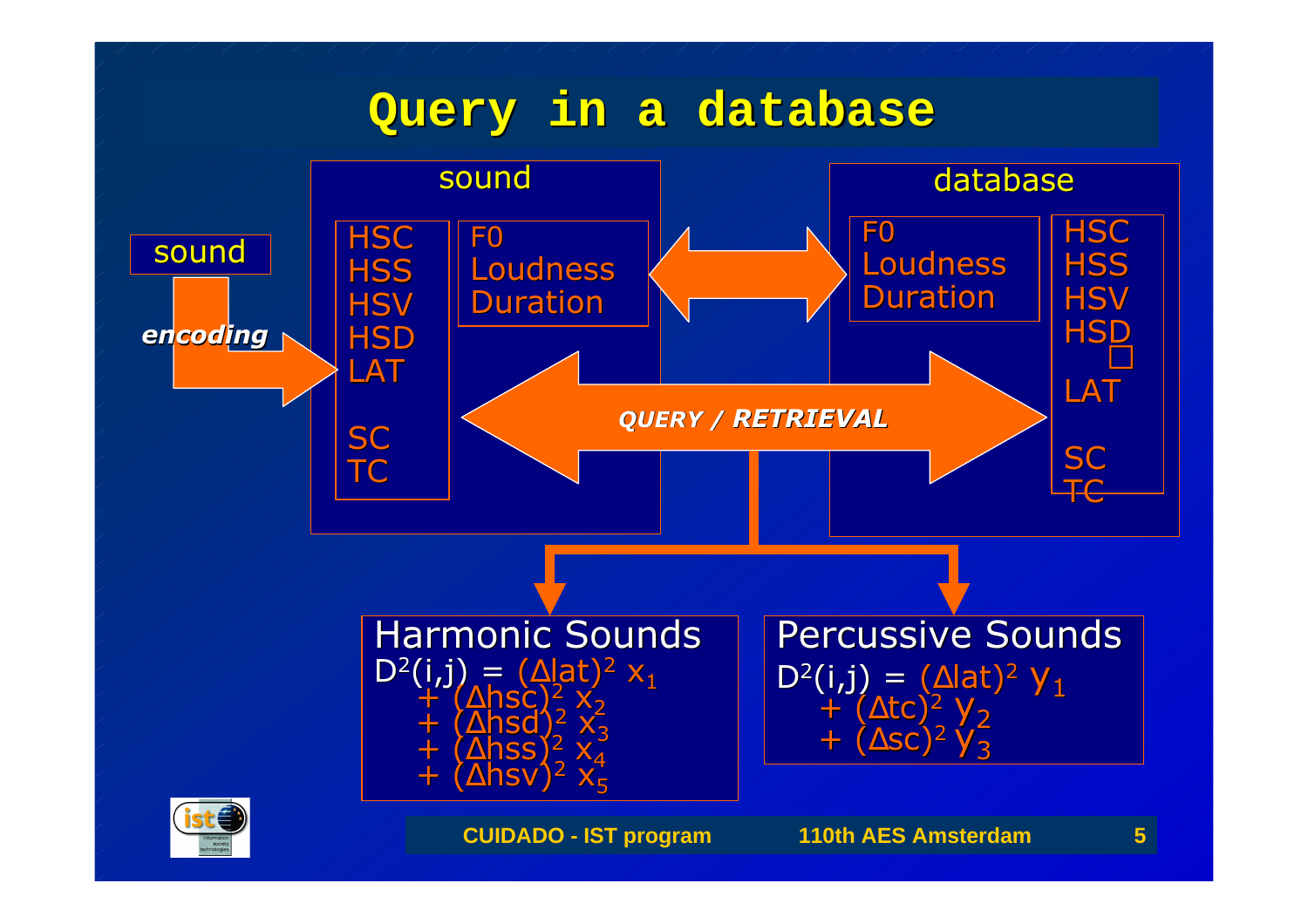### **CUIDADO CUIDADO**

# **Sound Palette Application Sound Palette Application**

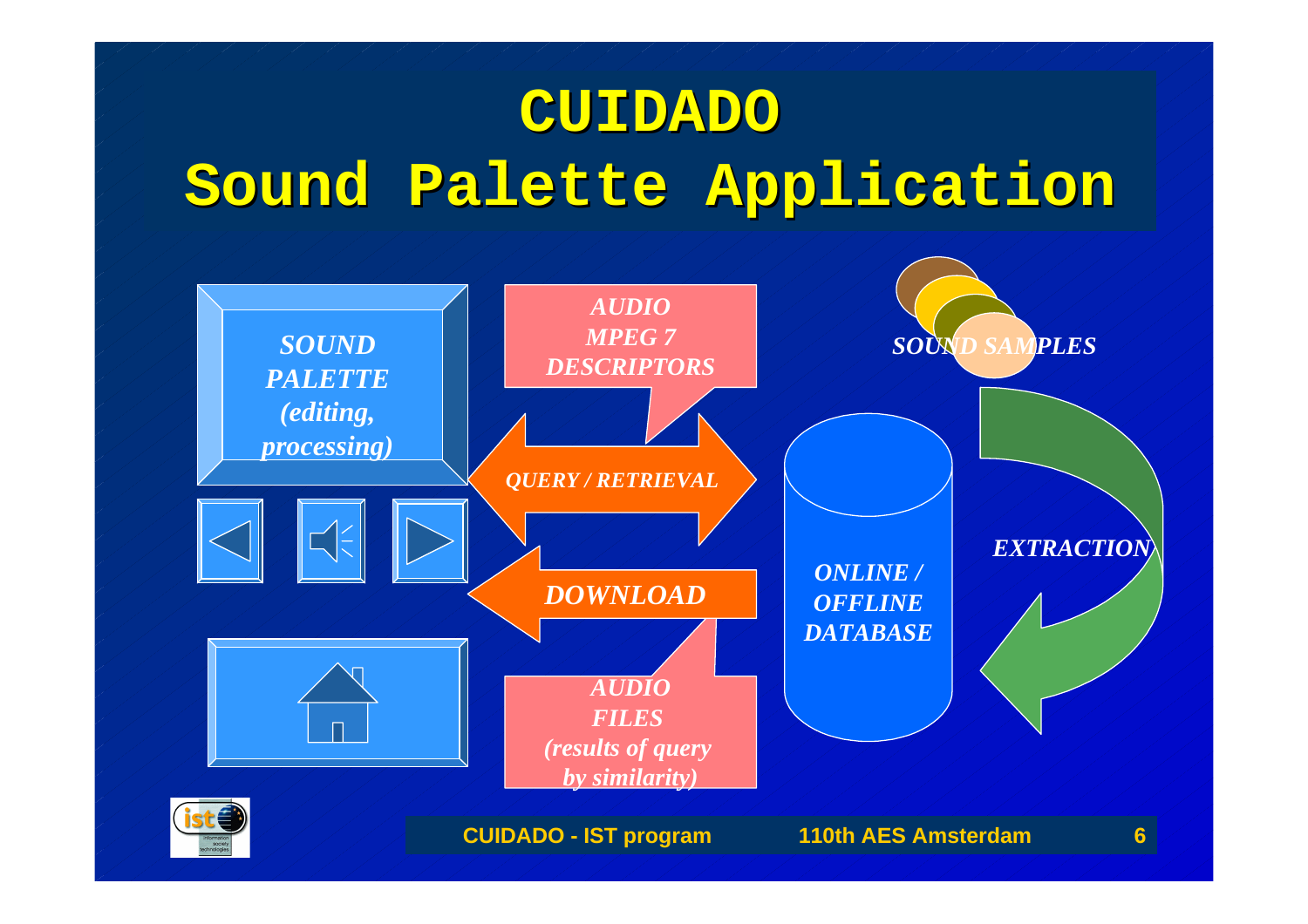| Studio Online                        |                              |                      |                    |                                            |  |  |  |  |  |  |
|--------------------------------------|------------------------------|----------------------|--------------------|--------------------------------------------|--|--|--|--|--|--|
| How to navigate through online sound |                              |                      |                    |                                            |  |  |  |  |  |  |
| databases ?                          |                              |                      |                    |                                            |  |  |  |  |  |  |
| <b>Main Menu</b>                     | Edit<br><b>Sound Manager</b> | Help                 |                    |                                            |  |  |  |  |  |  |
| <b>Sound Base</b>                    | Search                       | <b>Sound Manager</b> | <b>Preferences</b> |                                            |  |  |  |  |  |  |
| instrument                           |                              |                      | clear              | <b>Avalaible Sound Properties</b><br>flute |  |  |  |  |  |  |
| type                                 |                              |                      | clear              | oboe<br>clarinet (B flat)                  |  |  |  |  |  |  |
| subtype                              | clear                        |                      |                    | bassoon (french)<br>saxophone (alto in Eb) |  |  |  |  |  |  |
| string/register                      |                              |                      | clear              | $ $ french horn (F)<br>trumpet (C)         |  |  |  |  |  |  |
| dynamic                              |                              |                      | clear              | trombone (tenor/bass)<br> bass tuba (F)    |  |  |  |  |  |  |
| note                                 |                              |                      | clear              | guitar<br> harp                            |  |  |  |  |  |  |
| octave                               |                              |                      | clear              | lviolin<br>lviola                          |  |  |  |  |  |  |
| 2nd note                             |                              |                      | clear              | cello                                      |  |  |  |  |  |  |
| 2nd octave                           |                              |                      | clear              | double bass (5 strings)<br> accordion      |  |  |  |  |  |  |
| 3rd note                             |                              |                      | clear              |                                            |  |  |  |  |  |  |
| 3rd octave                           |                              |                      | clear              |                                            |  |  |  |  |  |  |
| 4th note                             |                              |                      | clear              |                                            |  |  |  |  |  |  |
| 4th octave                           |                              |                      | clear              | search:                                    |  |  |  |  |  |  |
| index                                |                              |                      | clear              | <b>Current Selection</b>                   |  |  |  |  |  |  |
| channel                              |                              |                      | clear              | add to list<br>clear all<br>play           |  |  |  |  |  |  |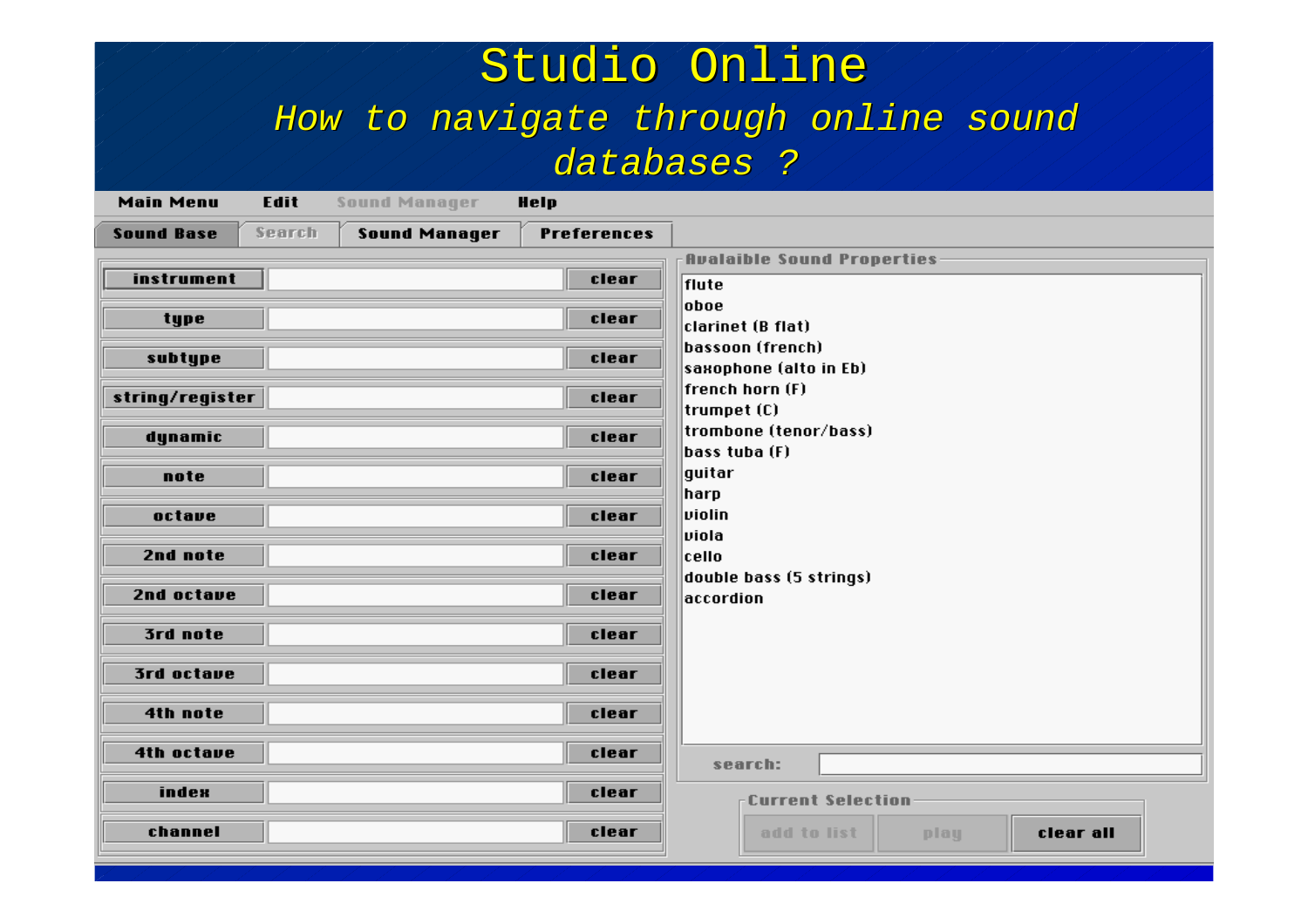|                                                                                                                                                                                                                                                                                                                                                         |                            |                      |                    | Studio Online     |                                              |  |  |  |  |  |
|---------------------------------------------------------------------------------------------------------------------------------------------------------------------------------------------------------------------------------------------------------------------------------------------------------------------------------------------------------|----------------------------|----------------------|--------------------|-------------------|----------------------------------------------|--|--|--|--|--|
|                                                                                                                                                                                                                                                                                                                                                         |                            |                      | application        |                   | Sound Similarity Interface : a pilot "Mpeg7" |  |  |  |  |  |
| <b>Main Menu</b>                                                                                                                                                                                                                                                                                                                                        | Edit                       | <b>Sound Manager</b> | Help               |                   |                                              |  |  |  |  |  |
| <b>Sound Base</b>                                                                                                                                                                                                                                                                                                                                       | Search                     | <b>Sound Manager</b> | <b>Preferences</b> |                   |                                              |  |  |  |  |  |
| Search by Psychoacoustic Similarity                                                                                                                                                                                                                                                                                                                     |                            |                      |                    |                   |                                              |  |  |  |  |  |
| <b>Search Set</b>                                                                                                                                                                                                                                                                                                                                       | <b>Perceptive Criteria</b> |                      |                    |                   |                                              |  |  |  |  |  |
| <b><math>\triangledown</math> Distinction continuous/percussive</b>                                                                                                                                                                                                                                                                                     |                            |                      |                    | <b>Brightness</b> |                                              |  |  |  |  |  |
| <b>Options</b>                                                                                                                                                                                                                                                                                                                                          |                            |                      |                    | <b>Richness</b>   |                                              |  |  |  |  |  |
| <b><math>\boxed{\mathcal{L}}</math> Intensity Level</b>                                                                                                                                                                                                                                                                                                 |                            |                      |                    |                   |                                              |  |  |  |  |  |
| $\n  P$ itch                                                                                                                                                                                                                                                                                                                                            |                            |                      |                    | <b>Attack</b>     |                                              |  |  |  |  |  |
|                                                                                                                                                                                                                                                                                                                                                         |                            |                      |                    |                   |                                              |  |  |  |  |  |
|                                                                                                                                                                                                                                                                                                                                                         |                            |                      | minus              | normal            | plus                                         |  |  |  |  |  |
| 1. [dist=8.196] viola, decrescendo, D string, fortissimo to pianissimo, F natural, 4, Internal<br>2. [dist=14.672] cello, pizzicato (I.v.), A string, fortissimo, F natural, 4, Internal<br>preview original<br>preview<br>add to list<br>search<br>max. hits<br>10<br>accordion, sforzato, right hand, 8' cassoto, forte piano, F natural, 4, Internal |                            |                      |                    |                   |                                              |  |  |  |  |  |
|                                                                                                                                                                                                                                                                                                                                                         |                            |                      |                    |                   |                                              |  |  |  |  |  |